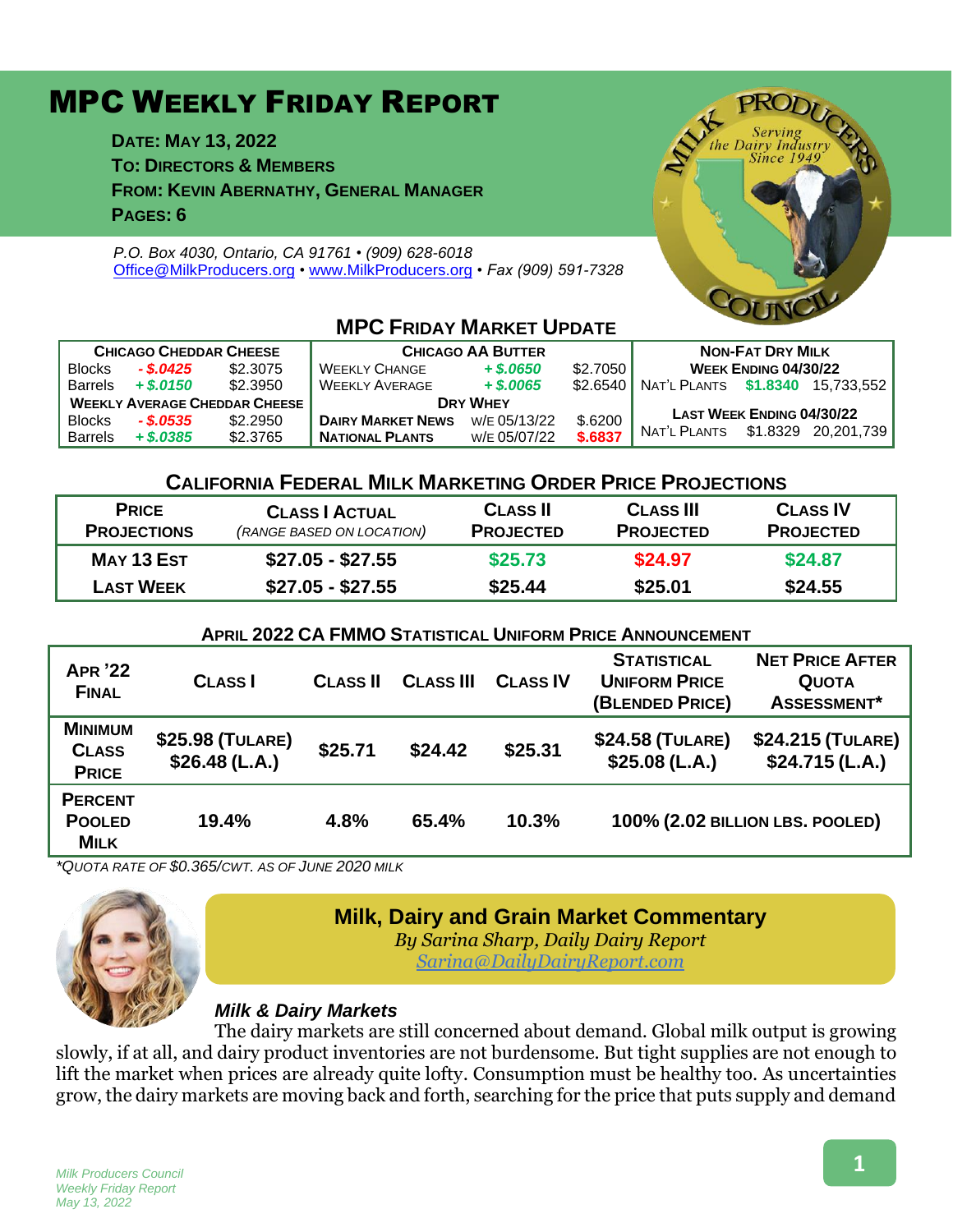

in equilibrium. Class IV futures were mixed, although most contracts leaned higher. May Class IV climbed 32¢ to reach \$24.87 per cwt., and the June contract rallied  $15¢$  to \$24. Class III futures lost ground across the board. The June contract was weakest. It fell  $71¢$  to \$23.83.

Cheesemakers continue to struggle with staffing issues, and U.S. cheese processing capacity suffered another blow this week. Storms slammed into the Northern Plains with high winds and heavy rain. Three cheese plants in South Dakota and Iowa are dark today. Together, these plants can process more than 12 million pounds of milk per day.

Some producers are dumping milk and the plants will have to discard the cheese they were in the process of making before the weather forced them to shut down. There may be a little less cheese for sale in Chicago over the next 30 days, which could briefly lift the spot Cheddar market.

Most cheesemakers tell USDA's *Dairy Market News* that demand remains strong. U.S. cheese is a bargain compared to foreign product, and exports are as vigorous as the supply chain will allow. Orders from foodservice and retail are generally stable. However, in the Northeast, processors mentioned "pockets of slightly softer demand." That is enough to raise doubts about the price, slower output notwithstanding. The cheese markets were mixed this week, highlighting the market's unease. CME spot Cheddar blocks fell 4.25 $\epsilon$  to \$2.3075 per pound. Barrels climbed 1.5 $\epsilon$  to \$2.395.

CME spot nonfat dry milk (NDM) slipped a penny this week to \$1.73. Like cheese, U.S. milk powder is priced to move abroad. However, on the heels of the big GDT selloff last week, some buyers are hoping for a further setback before they step in to buy. Mexican milk powder importers are biding their time, and U.S. exports have likely slowed. The market is also casting a worried eye toward China. With several major cities in lockdown, Chinese economic growth is in peril and consumer spending is in a slump. Starbucks reported a 23% decline in same-store sales in China in the first quarter. Clearly lattes are a luxury that locked-down consumers cannot venture out to buy. Hopefully, China's appetite for more shelf-stable dairy-laden products will fare much better.

Anxiety about China is top of mind in the whey market. China's hog industry is awash in red ink, and they are purchasing considerably less whey for feed than they did last year. Closer to home, whey for feed demand is expected to climb, given the lack of affordable substitutes. Amid slower exports and seasonal growth in the whey stream, inventories are growing and prices continue to sink. CME spot whey fell another  $5.25¢$  this week and dropped to an eight-month low at 53.25¢.

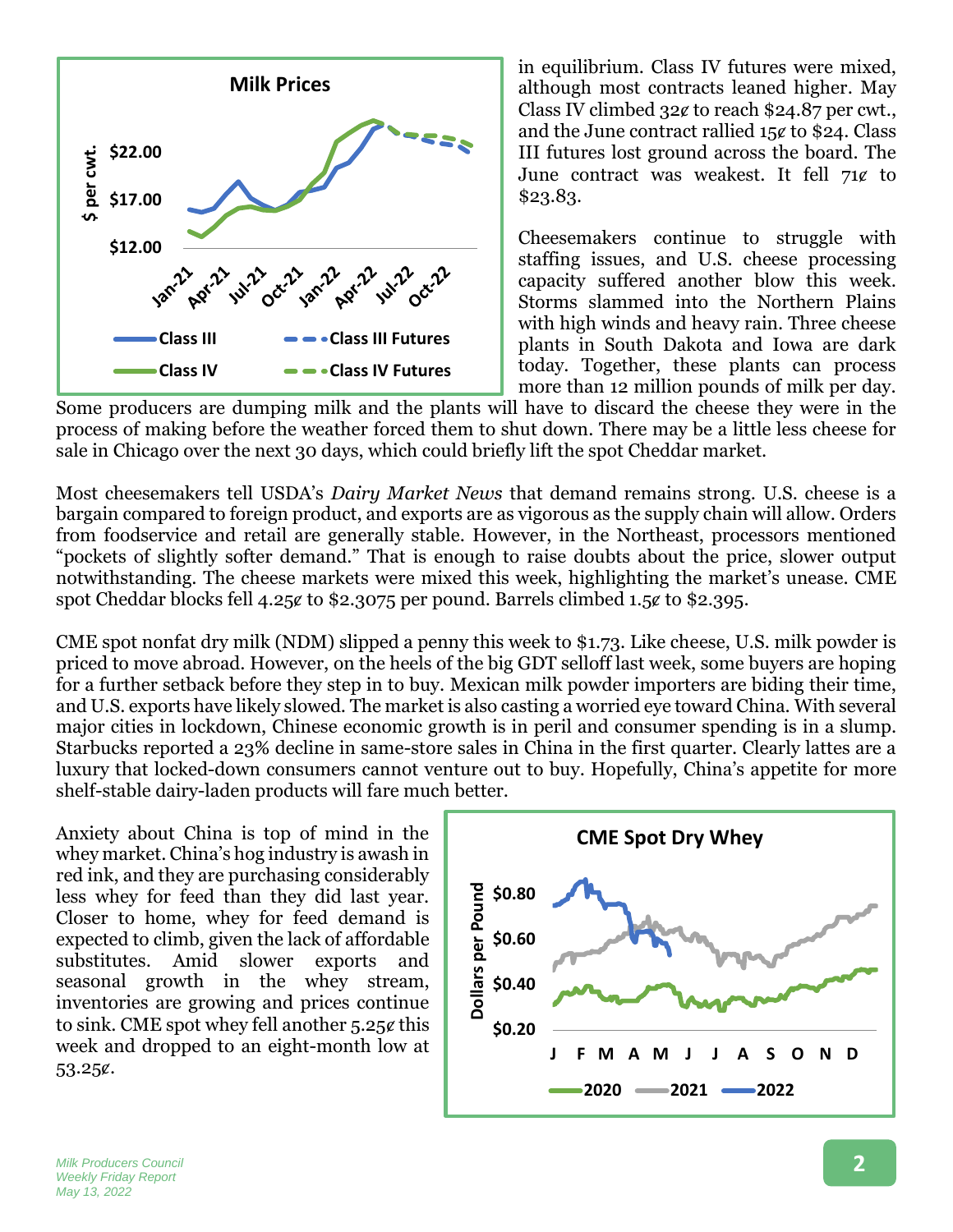

After a few weeks in the doldrums, spot butter came roaring back this week. It jumped 6.5¢ to \$2.705. High prices have weighed on demand at retail, but foodservice orders are steady. Cream prices are climbing seasonally as ice cream makers ramp up production, and churn rates are falling accordingly. With the rest of the dairy complex under a bit of pressure, the rally in the butter market is a timely reminder that, while high prices can deter demand, there are good reasons that prices have climbed so high in the first place.

Setting aside the storm-ravaged Northern Plains, the spring flush has not overwhelmed

**Jan Aug**

**2020 2021**

**2022 5-year average**

**Midwest Spot Milk vs. Class**

processing capacity, despite all the labor and logistics issues that have reduced throughput. Indeed, although most spot milk is moving at a discount, some cheesemakers in the Upper Midwest paid a small

per cwt.

premium for spot milk in each of the past two weeks. *Dairy Market News* reports, "If cheese production were at full clip… milk would be atypically tight during the flush." The smaller dairy herd, high feed costs, and rising temperatures are stunting growth in milk production. There may be room for further declines in dairy product prices, but the pace of milk output suggests that prices aren't likely to plummet.

#### *Grain Markets*

Heavy rains in the Northern Plains kept planters out of the fields yet again this week, and the market is concerned that farmers will

abandon some would-be corn acres in the Dakotas and Minnesota. But the sun shone in the rest of the farm belt, and planters were rolling. All eyes will be on the Crop Progress report Monday afternoon to see just how much ground farmers were able to cover.

**-\$10.00**

**-\$5.00**

**\$0.00**

**\$5.00**

Typically, USDA assumes a trendline corn yield in the May update to the World Agricultural Supply



and Demand Estimates report, because it's simply too early to say much about crop yields when much of the seed is not yet in the ground. But on Thursday the agency took the unusual step of lowering its projected corn yield from the trendline of 181 bushels per acre down to 177. That would match last year's record-high corn yield, but it represents a significant step down from maximum potential, and the world needs those bushels. New crop corn prices soared on Thursday, and then retreated today as the market reflected on the mostly sunny forecast and all the unknowns that could

*Milk Producers Council Weekly Friday Report May 13, 2022*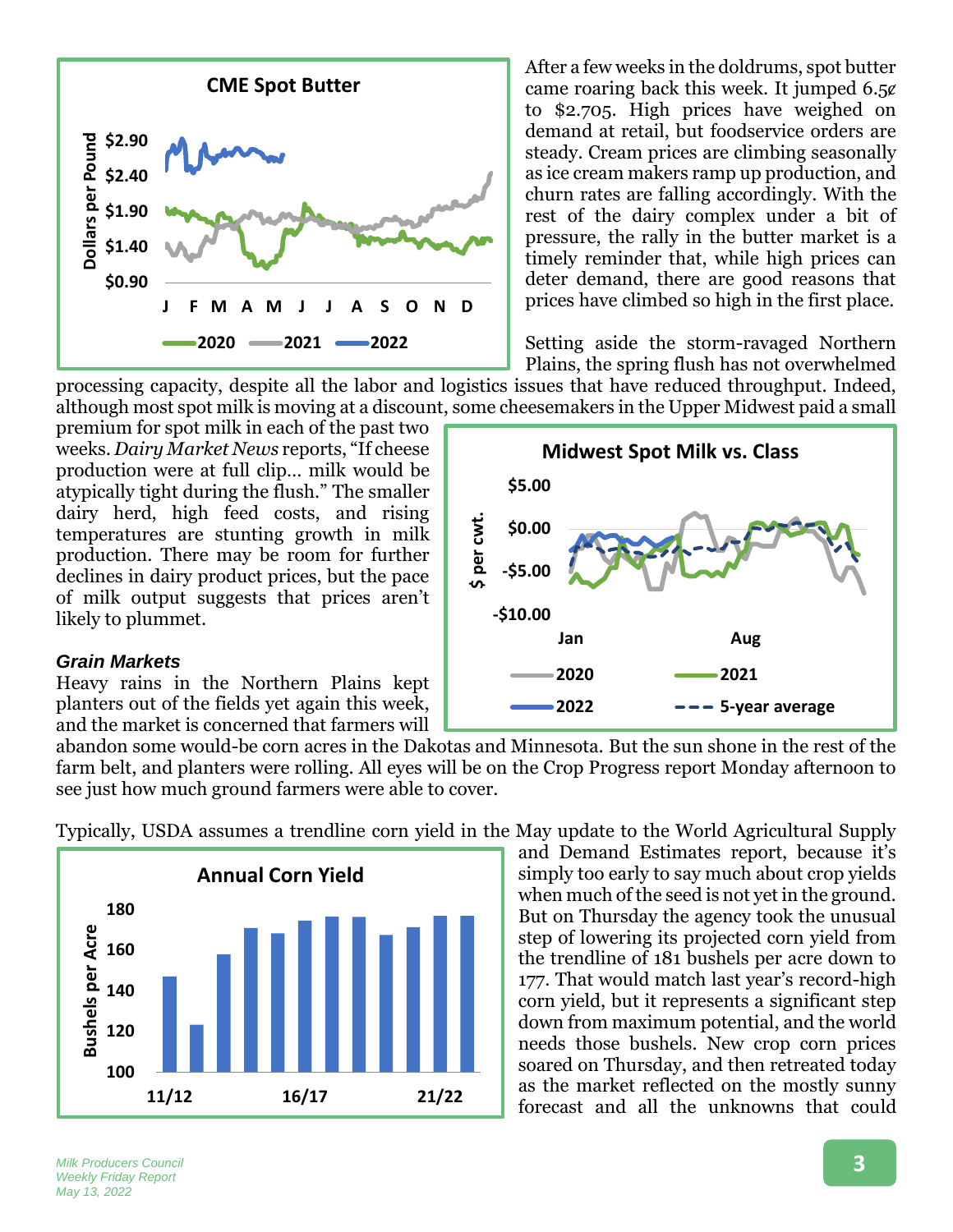benefit or harm the crop between now and harvest. December corn futures closed today at \$7.4875 per bushel, still up 28ȼ from last Friday. Nearby July corn futures moved back and forth and finished close to where they began the week at \$7.8125.

The soy complex was mixed this week. July soybean futures rallied  $24.5\ell$  to \$16.465, driven by a rebound in soybean oil prices. Soybean meal took another step back. The July contract closed at \$409.30 per ton, down \$4.30 since last Friday.

**Rebates Changing for Agricultural Irrigation Variable Frequency Drives** *Courtesy of [Agriculture Energy Savings Action Plan](https://agenergysavings.com/)*

**As of June 1, 2022,** agricultural irrigation pump variable frequency drives (VFDs) must comply with the practices and requirements of American National Standards Institute (ANSI)/Institute of Electrical and Electronic Engineers (IEEE) 519-2014 found [here.](https://r20.rs6.net/tn.jsp?f=001vHTXiPAXjiJbWqAOrOmWq8mGIPke6XdQxPjbzGFlN4DhZZUmKHzgTBsgI2zxLo5znWKroyxSR0vQNP68tBdslgcmu0UGTsOg2xR8XXrBWw46-lsFMW0GyyNgECllx22Sdqb80VKNbC47wzTOffxJh7LQmeitYyWFA5XfQuIAIwHb5doCrMYVvQ==&c=61dCo2tesrvWu-IlQTyCWyV-VyhBr6GMK5dUFBvEmthIpIvyti0G9w==&ch=iWlyBnerdm7Bjy6SUl_jRnFr_5D8Wr0UAbQ_cBCObS7t3yMAHSkQHA==)



Previously, these parameters were recommended but not required. Find the updated requirements in the [AESAP rebate catalog.](https://r20.rs6.net/tn.jsp?f=001vHTXiPAXjiJbWqAOrOmWq8mGIPke6XdQxPjbzGFlN4DhZZUmKHzgTBsgI2zxLo5z9RvDkiZHmA0JRrYcSk-YExBywLCWOimgBjT3ejklKGsoBcE_bOdCDF2pjzTnlJ6WIIeyTtbBWh4Kdb5d1EADBZgqAkA6T9xfMFLC294HcaXpg8jA-5n1WNHVS2I1p-gPa_Z9r81SzcRtg_ChdEOBNu7sI5TJBNgyHpNDLfOKpXLWkSZmsMuDjg==&c=61dCo2tesrvWu-IlQTyCWyV-VyhBr6GMK5dUFBvEmthIpIvyti0G9w==&ch=iWlyBnerdm7Bjy6SUl_jRnFr_5D8Wr0UAbQ_cBCObS7t3yMAHSkQHA==)

## **How will this impact you?**

Non-compliant VFDs will **NOT** qualify for rebates after June 1. If you have any VFD projects in the works that do not comply with these new requirements, please contact the AESAP program for assistance as soon as possible.

The Agriculture Energy Savings Action Plan will host a webinar on **Thursday, May 19 from 9-10 a.m.** The webinar will provide a program overview, changes to requirements for ag well pump VFDs, financing options and more. RSVP for the webinar [here.](https://register.gotowebinar.com/register/8213698627887553806)

**CVDRMP Membership Invoices Mailed; Due 45 Days From Invoice Date** *Courtesy of the [Central Valley Dairy Representative Monitoring Program](http://cvdrmp.org/index.html)*

The Central Valley Dairy Representative Monitoring Program (CVDRMP) mailed annual invoices to its dairy and bovine members in March and April. Payment to CVDRMP is due within 45 days of the invoice date, which will keep your facility current in the program throughout 2022.

CVDRMP membership provides coverage for three Central Valley Water Board regulatory programs: groundwater monitoring, salt control and local Nitrate Management Zones (if applicable; based on location). Failure to pay your invoice on time will result in cancellation of your CVDRMP membership and the Central Valley Water Board will be notified of the change in membership status as required by regulation. Timely payment of your invoice ensures compliance with water quality regulations and avoids potential notices of violation, fines and directives issued by the Water Board.

CVDRMP is a non-profit organization governed by dairy and cattle owners and operators, which are elected from its membership. The organization is dedicated to one goal: providing cost-effective regulatory compliance assistance to its members. It's estimated that the program has collectively saved its dairy and bovine members more than \$50 million since 2011, with additional savings continuing each year.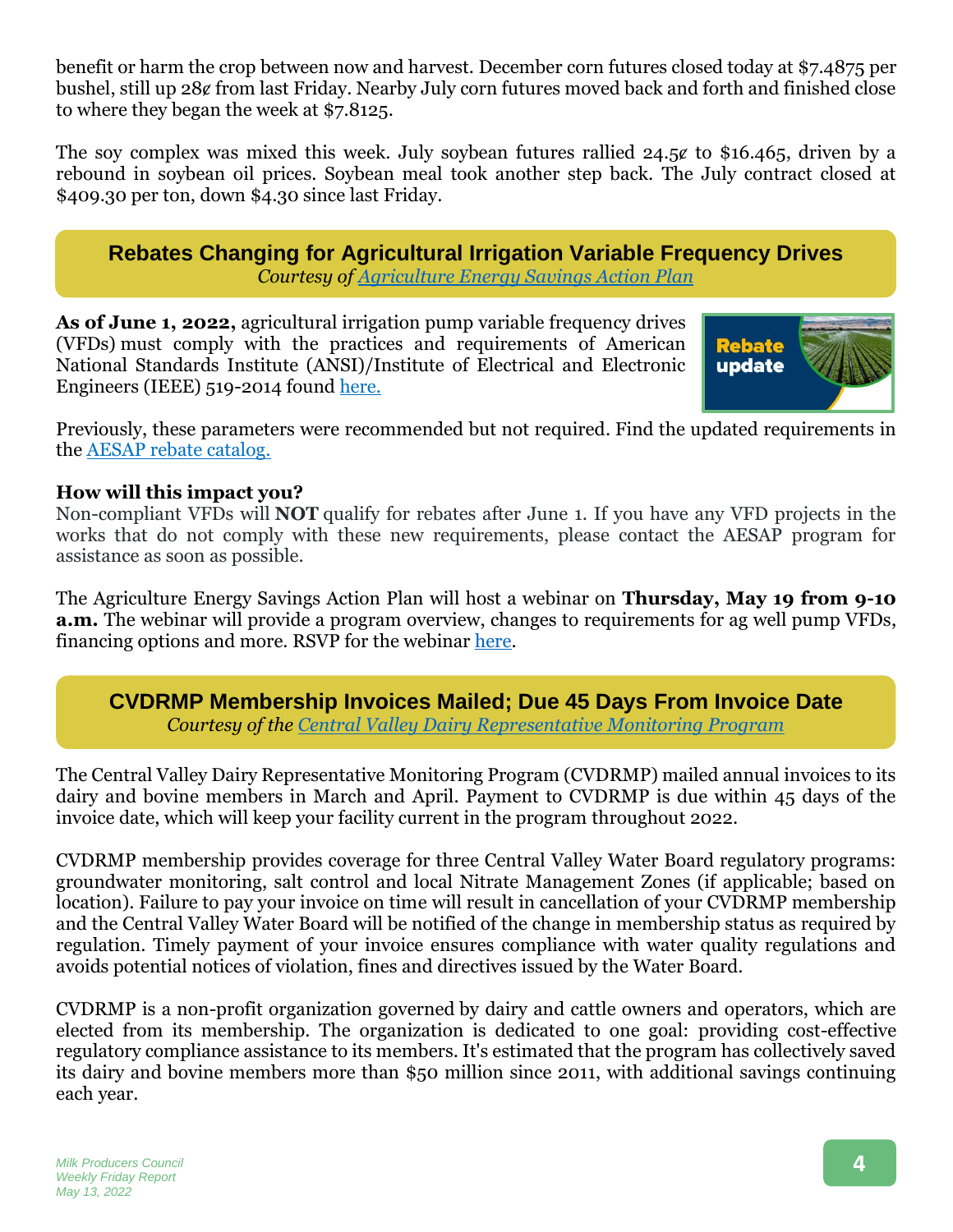For questions about your membership or invoice, please contact CVDRMP at 916-594-9450 or [cvdrmp@gmail.com.](mailto:cvdrmp@gmail.com) For more detailed information about CVDRMP's activities, read its latest newsletter at CVDRMP.org.

### **Chinese Port Woes Could Snap Back to U.S.** *By Stephen Cain, National Milk Producers Federation Published May 9, 2022 | Hoard['s Dairyman](https://hoards.com/article-31917-chinese-port-woes-could-snap-back-to-us.html)*

Ongoing port congestion has delayed hundreds of millions of dollars in U.S. dairy exports, and that situation continues to be closely monitored throughout the industry. For exporters, the current news is mixed.

First, the good news: Congestion at West Coast ports has come down considerably. As of May 2, only 11 cargo vessels were waiting to berth outside the critical L.A./Long Beach port.

But now, the bad news: Congestion at Chinese ports has skyrocketed over the last six weeks as COVID-19 lockdowns have crippled the country's supply chains.

*Continue reading [here.](https://hoards.com/article-31917-chinese-port-woes-could-snap-back-to-us.html)*

### **California Crises Abound, but They Won't be Debated** *By [Dan Walters](mailto:dan@calmatters.org)*

*Published May 10, 2022 | [CalMatters](https://calmatters.org/commentary/2022/05/california-crises-abound-but-they-wont-be-debated/)*

California voters will receive their mail ballots for the June 7 primary election this week and most will be surprised to learn that there are [25 candidates seeking to unseat Gov. Gavin Newsom.](https://calmatters.org/california-voter-guide-2022/governor/)

One of them will place second to Newsom in the primary ballot and, thanks to Calfiornia's top-two election system, appear on the November ballot as Newsom's official challenger.

Most likely that dubious honor will go to Republican [state Sen. Brian Dahle](https://calmatters.org/california-voter-guide-2022/governor/brian-dahle/), since he's the only one of the 25 to be known outside their small circles of friends and supporters. Unless he makes some monumental blunder, Democrat Newsom will coast to re-election in November.

California hasn't had a real two-party contest for governor since 2010, when Republican businesswoman [Meg Whitman spent nearly \\$150 million](https://en.wikipedia.org/wiki/Meg_Whitman) in a vain campaign against former Gov. Jerry Brown.

Were California to have a real duel for the governorship, we might have a real debate about the state's most pressing issues, including the nation's highest poverty, its worst homelessness crisis, an immense shortage of housing, mediocre  $-$  at best  $-$  public schools and looming shortfalls in water and electric energy supplies.

None of them is new. All have evolved over decades of inaction or counterproductive policymaking but the latter two  $-$  water and power  $-$  are biting particularly hard just as Californians decide who will occupy political positions for years to come.

*Continue reading [here.](https://calmatters.org/commentary/2022/05/california-crises-abound-but-they-wont-be-debated/)*